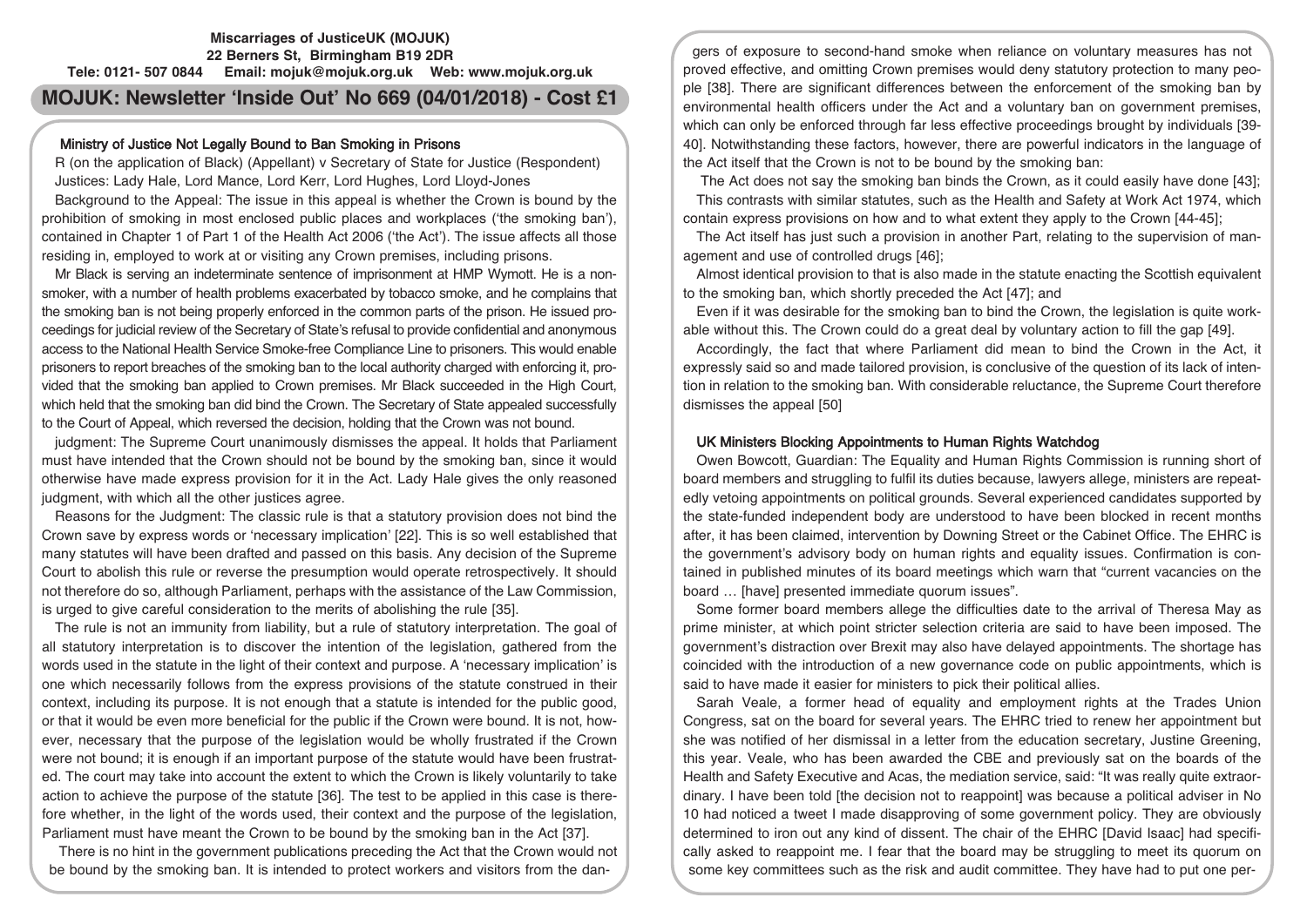son on three different subgroups. There have been concerns about too much political interference. Ministers are meddling in areas in which they have no legal, let alone moral right to interfere. The board may lose out on appointing good people in the future."

At full strength the board of the EHRC is supposed to have 10-15 commissioners but it is currently down to eight participating members. Appointments to the EHRC are formally approved by the Department for Education, which is responsible for coordinating equality policy across the government. However, they are usually referred to Downing Street for consent. Published minutes from a meeting of the board in July noted: "Board members discussed strategic risk five (arrangements for oversight of delivery of strategic aims) and felt the amber rating was appropriate given the current vacancies on the board. This presented immediate quorum issues for the human resources and remuneration committee (HRRC) and audit and risk assurance committee (ARAC) and longer-term risks in terms of the board's breadth of expertise, and how the commission's independence of government was perceived." In May, the board minutes recorded "that the chair may need to call for volunteers to sit of ARAC, HRRC and the treaty monitoring CWGs if board vacancies were not filled."

The Guardian understands that several highly experienced lawyers were supported as candidates by the EHRC chair but have not been approved, despite their extensive experience. The only recent appointment was of the Conservative peer Kevin Shinkwin. He is in dispute with the government and the EHRC because he has not been appointed as a disability commissioner. It is understood he is not participating in the EHRC governance. A spokesperson for the EHRC said questions about appointments were a matter for the government. The EHRC recently asked to be given greater powers, including the right to make appointments to its board. A government spokesperson said: "All public appointments adhere to the governance code on public appointments."

#### Statement on Behalf of Families of The McGurk's Bar Bombing

Madden & Finucane: During a sentencing hearing yesterday 14/12/2017, of PSNI informant Gary Haggarty, at Belfast Laganside Courts, it was revealed that Mr Haggarty had provided significant information to the PSNI, several years ago, in relation to identifying the perpetrators of the McGurk's Bar bombing on 4th December 1971.

This information was not passed on by the PSNI to the families of those killed. It is also clear that this information was not considered during the production of several HET Reports into the atrocity, nor was it mentioned in several court cases involving the PSNI.

Our clients have long alleged that the PSNI have sought to protect the identities of some or all of those involved, whom, following confirmation at an Information Tribunal hearing in London in December 2016, they know were state agents. Our clients further allege this was done not only to protect these agents, but also to protect the reputation of the RUC, who contributed considerably to the cover-up which followed the bombing.

Niall Ó'Murchú of Madden & Finucane, stated: "Given the serious implications that this is likely to have, we can confirm that we have today written to both the Chief Constable of the PSNI and the Police Ombudsman Michael Maguire, to obtain clarity about what their respective offices did, and didn't do, in relation to these revelations. This is a matter of the utmost seriousness, and both OPONI and the PSNI have questions to answer."

Gerard Keenan, whose parents Sarah and Edward Keenan were both murdered in the bombing stated: This revelation that the PSNI recently had new and potentially important information about the McGurks Bar bombing is a shock. The Police Ombudsman had oversight of Gary Haggarty's debrief interviews and should have known about this as well.

#### Ireland: Supreme Court: Brian Rattigan Successfully Appeals Conviction For 2001 Murder

Seosamh Gráinséir, Irish Legal News: A man who was convicted of murdering another in Crumlin in 2001, has successfully appealed his conviction on the basis that the trial judge made impermissible comments to the jury that could have been construed as advocating the prosecution case. In the five-judge Supreme Court, the appeal was allowed on a 3:2 majority, with the leading judgment from Ms Justice Iseult O'Malley holding that there was a "real possibility" that comments made by the trial judge could have been interpreted by the jury as reflecting his personal opinions. The dissenting judges disagreed with this finding and were of the opinion that the comments were permissible. Mr Brian Rattigan, who was convicted in 2009 for the 2001 murder of Declan Gavin, challenged his conviction on two grounds: The applicability of s. 16 of the Criminal Justice Act 2006 / Comments made by the judge in directing the jury

The Criminal Justice Act 2006: The procedure provided for in s. 16 of the Criminal Justice Act 2006, which permits, "in certain defined circumstances, the use of out-of-court statements as evidence of the truth of the contents thereof". The certified question was whether s. 16 applied to statements of evidence made prior to the coming into force of the Criminal Justice Act 2006. Mr Rattigan's primary submission was that the newly-introduced procedure affected his fair trial rights to such an extent that it could not be regarded simply as a change in procedural or evidential rules and therefore should, in accordance with the principles of statutory interpretation, have been presumed not to apply retrospectively. Furthermore, given that he was charged in 2003 but did not stand trial until 2009, the appellant argued that it was unfair to allow the prosecution to benefit from its own blameworthy delay. Ms Justice O'Malley, with whom Chief Justice Clarke and Justice McKechnie concurred, rejected Mr Rattigan's arguments in relation to the applicability of the Act. Firstly, Justice O'Malley stated that the section did not offend any of his constitutional rights, nor did it breach the principle against retrospectivity since it brought about a change in rules of evidence that could only apply to trials taking place after the Act came into force. Furthermore, the delay in Mr Rattigan's trial was not to prevent a fair trial.

Comments made by the trial judge: The second issue concerned the trial judge's summing up to the jury. Counsel for the accused objected to a particular passage, at the end of what was otherwise described by counsel as a "model" charge, and applied unsuccessfully for a discharge of the jury. Mr Rattigan contended that in the particular passage the judge failed to maintain an impartial and fair role; that as a result his charge was unbalanced and unfair and effectively amounted to a direction to the jury to convict; and that the judge erred in refusing an application to discharge the jury. Justice O'Malley stated that this issue was more difficult to resolve in circumstances where, "from any point of view, the summary given by the trial judge of the legal principles and the facts of the case was flawless". Mr Rattigan contended that the trial judge delivered a statement of the prosecution case, and therefore discredited a defence of coincidence. Justice O'Malley emphasised that it was essential that the judge, "in giving the jury such instructions as the case requires, should fully respect the independence of their role. He or she should neither seek, nor seem to seek, to influence the jury's verdict by communicating, or seeming to communicate, personal views that appear to point to a particular verdict".

Allowing the appeal, Justice O'Malley held that the comments of the trial judge "went further than were desirable", and that there was "a real possibility that they may have been seen as reflecting his personal opinions and that they may well have influenced the members of the jury in their view of the defence case" Ms Justice Dunne's dissenting judgment, with which Justice Charleton concurred, Justice Dunne opined that that the trial judge's comments "remained within the dividing line of permissible comment"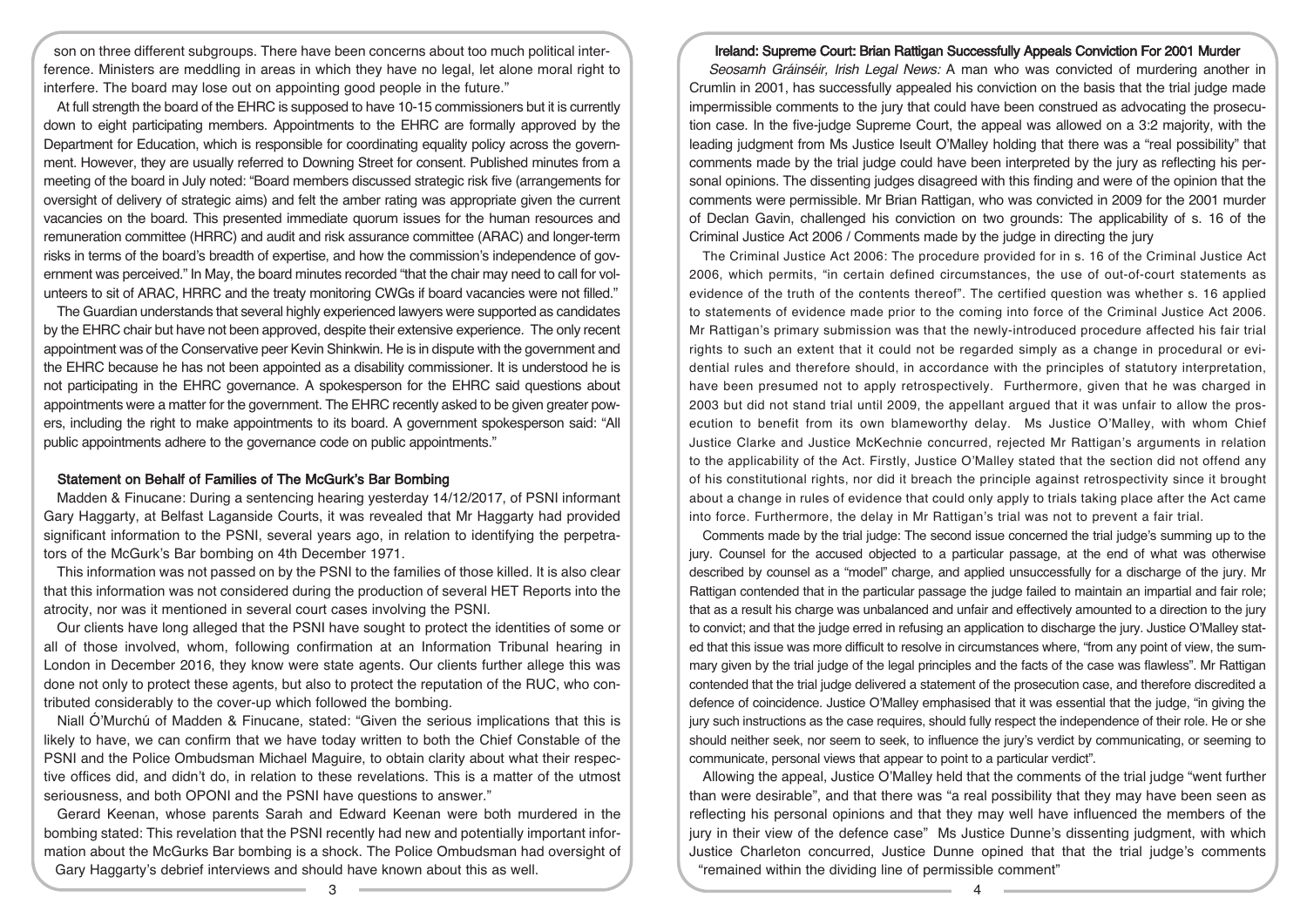# Ethiopian Academic Acquitted of Terrorism Charges

Bindmans Solicitors: A member of an Ethiopian opposition movement banned by the Ethiopian regime has been acquitted of all charges of terrorism following a 3-week trial at Snaresbrook Crown Court. Tadesse Kersmo is a member of Ginbot 7 (now Patriotic Ginbot 7), set up after the 2005 elections when all those who won seats for the opposition were not allowed to take up their seats. Faced with persecution and false allegations he and his wife fled Ethiopia and sought asylum in the UK. The persecution did not end and Dr Kersmo had malicious spyware infected onto his computer while he sought sanctuary in the UK. Despite informing the British police of his work in 2013, Dr Kersmo was arrested in January 2017 for possession of documents. The British jury took only 2 hours to acquit Dr Kersmo, clearly accepting his account that he had documents for research to assist with his campaign of civic disobedience.

# Not-So-Bright Spark

A lawyer who allegedly used his position to access a women's jail and make pornography with one of the inmates has been arrested. Andrew Spark, 54, has been charged with soliciting prostitution and other counts after investigators received a tip that Mr Spark was canvassing women prisoners for sex in exchange for money. According to police in Pinellas County, Florida, Mr Spark had sex with a 28-year-old inmate at least six times since June and filmed the encounters for an Internet porn series called Girls in Jail. He is alleged to have paid the woman for sex over at least three years. Mr Spark never represented the woman, but is alleged to have used his status as a local lawyer to gain access to the jail. Detectives are now investigating whether he engaged in similar activities at other jails – and if the crime is documented online.

# Dennis Hutchings: What's Sauce for the Goose is Sauce for the Gander

The Divisional Court, sitting on, Wednesday 20th December, in Belfast, dismissed an application by Dennis Hutchings challenging a decision by the Director of Public Prosecutions that requires him to be tried without a jury. Dennis Hutchings was a soldier serving with the Life Guards Regiment in Northern Ireland. He has been charged with the offences of attempted murder and attempted grievous bodily harm with intent relating to the death by shooting of John Patrick Cunningham ("the deceased") on 15 June 1974 near Benburb, County Armagh.

The court handing down its' decision, was emphatic: 'That the administration of justice might be impaired if the trial were to be conducted with a jury.' Which is essence means Mr Hutchings will be tried by a 'Diplock Court'. These courts have been vehemently opposed by human rights groups as well as Nationalists and Republicans, Judges and to a lesser extent magistrates.

## CCRC Refers Sexual Offences Conviction of Z on Grounds of Non-Disclosure

The Criminal Cases Review Commission has referred the sexual offences conviction of Mr Z to the Crown Court. Mr Z appeared at Lewes Crown Court in April 2007 charged with causing a child to watch a sexual act (pornography) contrary to section 12(1) of the Sexual Offences Act 2003, and with sexual activity with a child contrary to section 9(1) and (2) of the Sexual Offences Act 2003. He pleaded not guilty but was convicted and sentenced to a total of four years' imprisonment and ordered to remain on the Sex Offenders' Register indefinitely.

Mr Z tried to appeal but his application for leave to appeal was dismissed in September 2007. He applied to the Criminal Cases Review Commission in 2012. During the course of its detailed review of the case, the Commission used its statutory powers to obtain information from a

number of sources. During analysis of the CPS correspondence, and Social Services and Child Protection Team files, the Commission identified a body of relevant information that had not been disclosed to the defence at the time of the trial of appeal. The Commission has decided to refer the case for appeal on the basis that this new evidence, relating the credibility of a key witness, raises a real possibility that the Court of Appeal will quash the conviction. The Commission has anonymised the identity of Mr Z in order to protect the identity of other parties involved in the case. Mr Z is represented in his application to the Commission by Mr Mark Newby of QualitySolicitors Jordans, 4 Priory Place, Doncaster, DN1 1BP.

## Neglect and Basic Failings Repeated: Inquest Findings Over the Year

INQUEST, Reflections on 2017: As ever the year's inquest findings have been frustratingly repetitive. The recurring themes of those on deaths in prison have been findings of neglect, basic mistakes in training and first aid, and an inability to cope with those suffering serious mental ill health. This was reiterated in the conclusion last week on the death of Craig Royce in HMP Chelmsford.

Responding to yet another damning report on mental health in prisons last week, we highlighted that tackling this means a dramatic reduction in the prison population, and investment in alternatives. Yet the justice minister's speech on prisons, delivered on Monday, made not one mention of mental health, self-harm or self-inflicted deaths.

We have been disturbed by the rising number deaths being referred to us of those in mental health settings, particularly of young women. Most recently, the inquest into the death of Katie Hamilton on a mental health ward in Leeds had an expert witness questioning the common sense of those tasked with her care and findings of neglect and basic failings are recurrent.

We've seen a series of police misconduct hearings against officers dropped, often in significant contrast with critical inquest findings, begging questions about the level of accountability of police and the effectiveness of sanctions against those who abuse their powers. Examples are listed at the end of our statement on the Angiolini review, a report which raised serious questions about the police misconduct hearing system.

We are also increasingly concerned about anonymity of police officers, most recently granted for officers at the inquest of Rashan Charles, despite the coroner rejecting the argument that there was a direct threat. And there have still been no murder or manslaughter convictions of police officers involved in a death, with the CPS once again deciding not to bring charges against officers involved in Sean Rigg's death in 2008.

Overall there is a long way to go, but we have been busy this year, working with families, lawyers, the media, politicians and policy makers to challenge and drive a change in culture and approach. Taking forward the recommendations of various reviews and improving access to justice for families will be our priority in the new year.

#### Met to Review all Ongoing Rape Cases After Second Trial Collapses

Rachel Roberts, Independent: The Metropolitan Police has launched a sweeping review into its investigation of sex crimes following the collapse of two rape cases in the past week. The force has confirmed the same detective was the investigating officer in both collapsed cases, and that he remains on full duty in the sexual offences investigation unit Scotland Yard said every case currently being considered for prosecution will be looked at again "to ensure that all digital evidence has been properly examined, documented and shared with the CPS to meet obligations under disclosure".

The prosecution against Isaac Itiary for alleged child rape collapsed on Tuesday following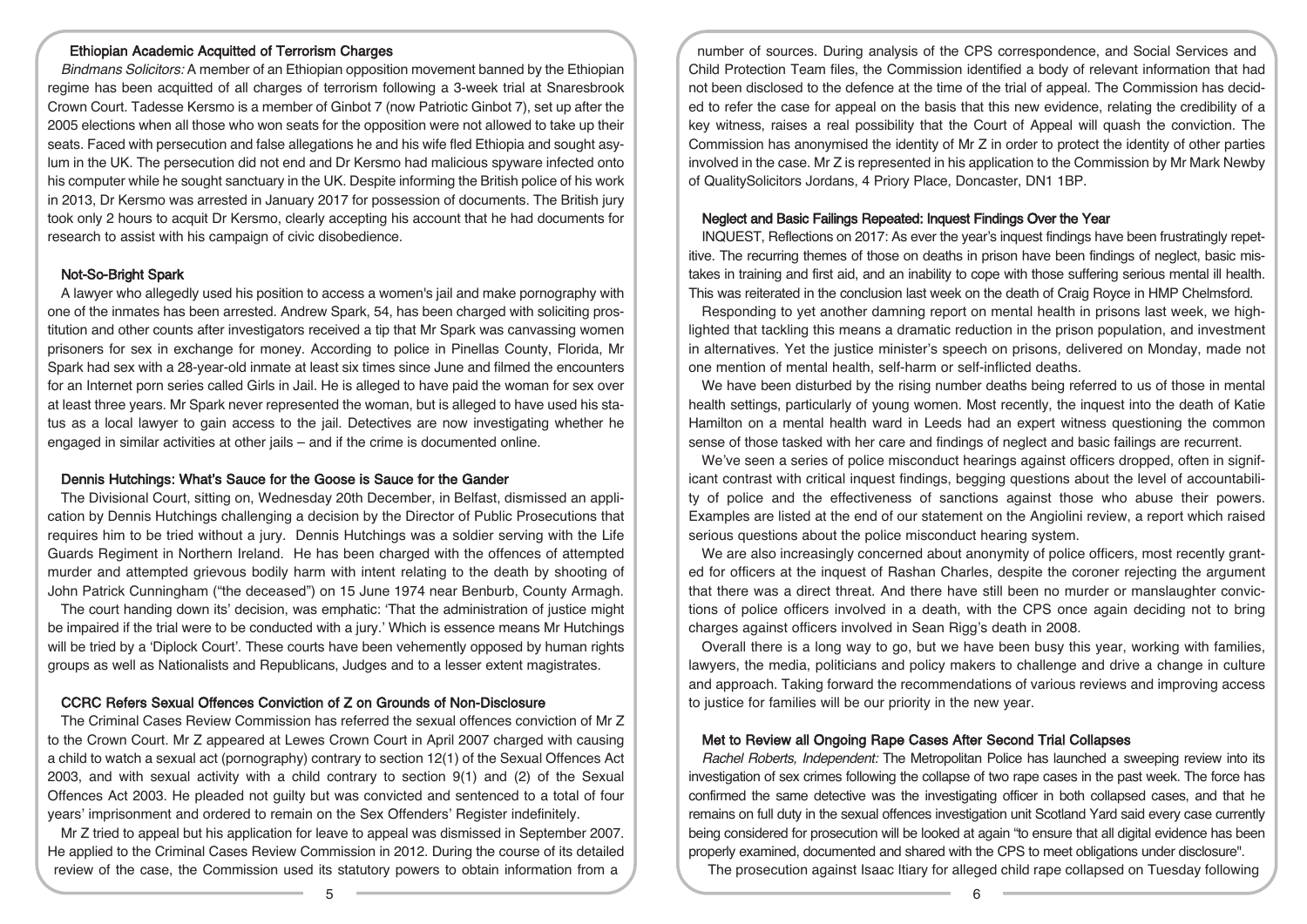last week's halted rape trial of student Liam Allan, 22, following problems relating to the disclosure of evidence. In the child rape case, the CPS offered no evidence against the defendant Mr Itiary at his trial at Inner London Crown Court. The Met said material had not been disclosed to Mr Isaac's defence team until lawyers asked for it, in a breach of procedure.

The defendant was charged in July this year, but police only disclosed further "relevant material" in response to the defence case statement submitted on 15 December. A CPS spokesman said: "On December 17 2017, the police provided new material to the CPS, which had previously been requested, and this was reviewed. "Prosecutors decided that there was no longer a realistic prospect of conviction and we offered no evidence against the defendant at a hearing today (Tuesday)." The Met announced a review of the Itiary investigation as well all other live probes by the Child Abuse and Sexual Offences (CASO) command, where Scotland Yard is in discussion with the CPS.

Commander Richard Smith, who oversees Met rape investigations, said: "I completely understand that this case may raise concerns about our compliance with disclosure legislation given the backdrop of the case of R v Allan last week. The Met is completely committed to understanding what went wrong in the case of Mr Allan and is carrying out a joint review with the CPS, the findings of which will be published. Rape investigations are by their nature very complex, and often hinge on the contradictory accounts of the alleged suspect and the complainant about what has taken place. We are reviewing all our investigations, where we are in discussion with the CPS, to assure ourselves that we are meeting our disclosure obligations in an acceptable timescale based on the volume of data that some cases involve."

Mr Allen's trial for multiple counts of rape was halted at Croydon Crown Court after it emerged that police had been too slow to disclose phone messages between the complainant and her friends that cast the prosecution's case into doubt. Announcing the review, Scotland Yard said: "As a precaution, every live case being investigated by the child abuse and sexual offences command, where the Metropolitan Police Service is in discussion with the Crown Prosecution Service, is being reviewed to ensure that all digital evidence has been properly examined, documented and shared with the CPS to meet obligations under disclosure." The Met was not immediately able to say how many cases will be reconsidered or which officer would have overall responsibility for the review.

#### Danny Steven Kay – Conviction for Rape Quashed

1. On 23rd September 2013, in the Crown Court at Derby before Mr Recorder Elsom the applicant was convicted by a majority of 10 to 2 of an offence of rape of A. He was acquitted of two further counts of rape of a different complainant, B. On 11th November 2013 he was sentenced by the trial judge to 4 years and 6 months' imprisonment.

2. He now applies for an extension of time of approximately 2 years and 5 months in which to apply for leave to appeal against conviction. His applications have been referred to the full Court by the Registrar.

3. The provisions of the Sexual Offences (Amendment) Act 1992 relating to the reporting of this case apply. No matter relating to a complainant in this case shall during that person's lifetime be included in any publication if it is likely to lead members of the public to identify that person as the victim of that offence unless waived or lifted in accordance with s.3 of the Act. Facts: 4. The applicant is now 26 years of age having been born on 26th April 1991. In 2011, when aged 20, he was in a relationship with B, who was 4 years younger than him.

That relationship, which had been intermittent, finally ended in December 2011. B made an allegation that the applicant had assaulted her, making a witness statement on 24th December 2011. On 26th April 2012 he was sentenced for common assault of B. Subsequently, in early August 2012, she alleged she had been raped by the applicant towards the end of their relationship on two occasions.

5. Around the 1st of February 2012 the applicant approached the complainant A, who was also almost 4 years younger than him having been born on 11the July 1995, on Facebook. They exchanged messages on Facebook as well as their telephone numbers and arranged to meet in person. B noted the Facebook exchange and contacted A, advising her against involvement with the applicant. Nevertheless, A did meet the applicant in person after assuring B that she would be careful.

6. On 28th July 2012, in an ABE interview, A alleged that the applicant had raped her in early February 2012 on the sofa in his living room. The applicant was arrested. When interviewed on 3rd August 2012 he initially denied knowing A, but later recalled her when her workplace was mentioned. He said that they had had consensual sexual intercourse on one occasion. In evidence, he said that he had met A on 2 occasions and had consensual sexual intercourse with her on the second and final meeting.

7. On 3rd and 8th of August 2012, in ABE interviews, B alleged that the applicant had raped her on two occasions in December 2011. When interviewed, he denied he had raped her. In evidence, he said they had been in a sexual relationship but denied that there had been any act of sexual intercourse with B on the occasions he was alleged to have raped her.

8. The defence case at trial was that the only plausible explanation for the failure by both B and A to report matters promptly and the inconsistencies in the evidence, to which we shall refer, had been that they had concocted false allegations for their own purposes or had influenced or colluded with each other, thus impinging on their credibility and reliability.

9. Issues for the jury were whether, in the case of B's allegations, the acts of intercourse had taken place at all and, if so, whether they were acts of rape, and, in relation to A, whether they were sure that she had not consented and that the applicant had not reasonably believed that she had consented.

Discussion: 10. The admission of fresh evidence is governed by section 23 of the Criminal Appeal Act 1968. Evidence may be received if it is necessary or expedient to do so. The applicant must satisfy the court that (1) the evidence appears to be capable of belief; (2) it affords a ground for allowing the appeal; (3) it would have been admissible at trial; (4) there is a reasonable explanation for its not having been adduced at trial.

11. It is the applicant's case that this new material in relation to the Facebook conversation was not available until after conviction, that the collation and consideration of the papers took some time, the delay is not the fault of the applicant and it is in the interests of justice to grant the extension of time sought.

12. The evidence is clearly capable of belief and would have been admissible at trial. The controversial areas are whether it affords a ground for allowing the appeal and the reasonableness of the explanation for it not having been adduced at trial.

13. It is submitted that the evidence of the full message exchange goes directly to the veracity of both A and the applicant. A deleted a total of 29 separate messages sent and received in February and March 2012 from the record. A comparison between the version of the messages in the exhibit before the jury and the full exchange reveals that the messages deleted were selective. In consequence, a number of significant and misleading impressions were given in the edited trial version.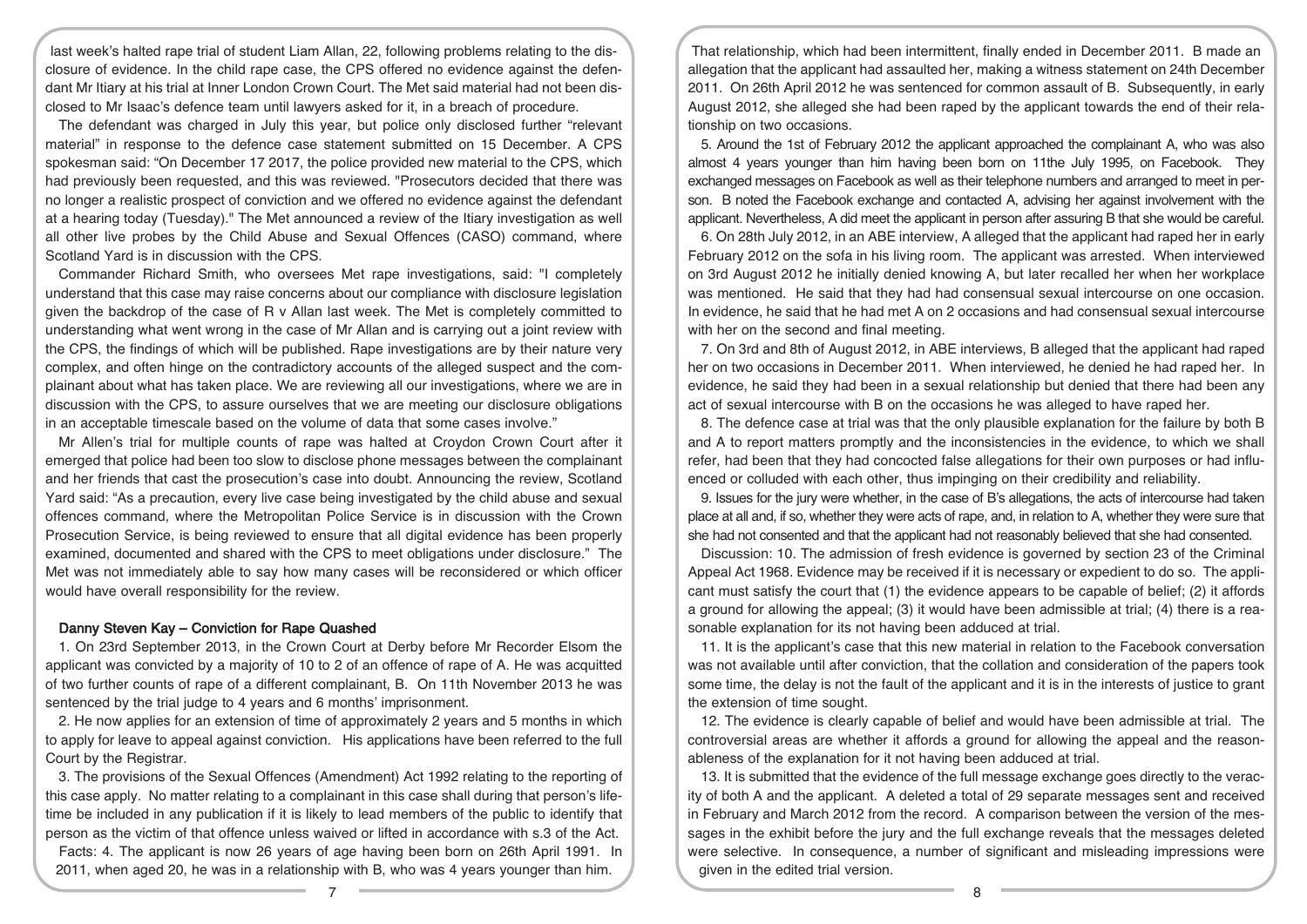14. The contact began on 1st February 2012, A responding to the applicant adding her as a friend, A indicating she did not mind and saying that she was only nearly 17. The ensuing messages, which were deleted from the version before the jury, were the applicant asking A whether she was single and her saying that she was. However, in the jury's version, the applicant had apparently responded 'me too' to her message that she was 17. This was something about which he was vigorously cross-examined. His evidence was that he never indicated he was the same age as her: the full exchange of messages reveals he was telling the truth.

15. Another, more significant consequence of the jury having the deleted version was that it supported A's account that the only contact after the alleged rape was to do with A's concern as to her pregnancy and the taking of the 'morning after' contraceptive pill. Although there was a gap in Facebook messages they resumed on 19th March with the applicant asking A for her phone number as his phone had deleted it. She immediately provided it ending her message with kisses. These messages were deleted from the version before the jury. Two days later, between 21st and 23rd March, there was another exchange of messages, whose edited version before the jury gave a very misleading context for his message "sorry", which was in fact in response to her asking him why he was ignoring her. Her response, again edited from the jury's version was "Dnt be". In its edited form before the jury, the context was capable of being construed as an apology for something that had happened between them. Far from being evidence supportive of A's account of events, the full version of the exchange not only undermined her account but also supported the applicant's version. Although the jury was aware of a large number of text messages being exchanged, there was no evidence of their content. The exhibit of the edited Facebook entries was of obvious significance in a case of one person's word against another and, indeed, during their deliberations, the jury requested a colour copy. Mr Rule submits that the full Facebook message exchange both contradicts the prosecution's case, based on A's evidence that after 17th February there was very little contact between the two of them both in terms of the frequency and nature of contact, and goes to support the applicant's case that he was being truthful and that the act of intercourse was consensual.

16. The applicant was aware prior to and at the time of trial that the Facebook messages exhibited were incomplete and that further messages existed. In his witness statement dated 5th April 2016 he states that "at the time of trial I believed I had tried everything I could to obtain this evidence. I contacted Facebook to no avail and I browsed through all the messages in my inbox folder. I was not aware that an archive folder existed and this was not obvious on viewing the webpage." The Respondent submits that no great expertise was required to locate the archive folder and there is no evidence as to why he left it until after the trial to seek assistance from his brother or someone with greater knowledge of Facebook than he had to assist him in his endeavours. However, the applicant was repeatedly urging the prosecution to obtain the full Facebook exchange and the police had his phone and laptop and could have accessed his Facebook account.

17. We have come to the conclusion that, in a case of one word against another, the full Facebook message exchange provides very cogent evidence both in relation to the truthfulness and reliability of A, who, in any event, gave a series of contradictory accounts about other relevant matters, and the reliability of the applicant's account and his truthfulness. We are, of course, mindful of the approach directed by R v. Pendleton [2002] 1 WLR 72, HL. We are satisfied that this further evidence does raise a reasonable doubt as to whether the applicant would have been convicted had it been before the jury, thus rendering the conviction unsafe. We also consider that there is, in the unusual circumstances of this case, a reasonable explanation for the failure to adduce the evidence at the trial.

18. The delay in bringing the appeal was not excusable. However, the overriding consideration is whether it is in the interests of justice that the time limit should be extended. Given our view as to the merits of the appeal and the reasons for the delays, we are prepared to grant leave, extend time and admit the fresh evidence which we find affords a proper ground for allowing the appeal. In the light of the new evidence, we consider that the conviction is unsafe and we allow the appeal.

19. In these circumstances it is not necessary to consider in detail the first ground of appeal relating to the direction to the jury on consent. In summary, the submission is that, firstly, the direction failed to differentiate between a demand by an offender, overbearing free will, and a desire or intention by a partner to have sex, thus setting the threshold for conduct that would qualify as constituting the offence at a level lower than the law properly provides. Secondly, it is argued that the terms of the direction removed as an issue of fact from the jury what was a vital second issue, namely, proof of no reasonable belief in consent.

20. Although the direction was not helpful in its precise terms, the Recorder made plain that the absence of consent and of any reasonable belief by the applicant of consent must be proved by the prosecution to the requisite standard. It was not left solely on the basis that if the jury believed A's evidence about the matter then the applicant was guilty. The Recorder went on to emphasise that it was for the prosecution to prove not only lack of consent but also that the applicant did not have a reasonable belief that she was consenting. Accordingly, there is no merit in this ground of appeal.

21.We note in passing and with some concern that the jury was not assisted by written directions as to the elements of the offence that had to be proved or a route to verdict. The Recorder relied solely on reference to the Indictment supplemented by his oral explanations and directions. Given the different issues relating to the two complainants and the nature and features of the case, we are of the clear opinion that, as is now directed in CPD VI 26K.12, written directions or a route to verdict would have been of great assistance.

Decision: 22. We quash this conviction. Having been informed that, in the event of the appeal being allowed, the Respondent would not seek a retrial we make no further orders.

#### Police Made 'Appalling' Errors in Using Internet Data to Target Suspects

Vikram Dodd, Guardian: Police have made serious errors getting search warrants for suspected sex offenders, leading to the targeting of innocent people and children being wrongly separated from their parents, an official report has revealed. The errors – highlighted by the interception of communications commissioner, Sir Stanley Burnton, in his annual report to the prime minister – had "appalling" consequences and related to some of the most intrusive powers the state can use against its citizens. In one example, two children were separated from their parents for a weekend while the parents were questioned as suspects in a child sexual exploitation case. It later emerged that police had raided the wrong address due to an error on the documentation and the parents were innocent. Digital devices belonging to innocent people were also forensically examined by police, Burnton said. The errors identified were mainly because details were wrongly entered into software that helps police work out the location where a specific IP (internet protocol) address has been used. But IP addresses are routinely reassigned by internet providers. Burnton warned investigators not to rely on them when trying to work out who is hiding behind the anonymity of the internet to commit crimes. He wrote: "These [errors] are far more common than is acceptable, especially in cases relating to child sex exploitation. The impact on some victims of these errors has been appalling." Burnton said there were 29 serious errors by those entitled to use intrusive powers – not just police – making up  $0.004\%$  of the total number of applications.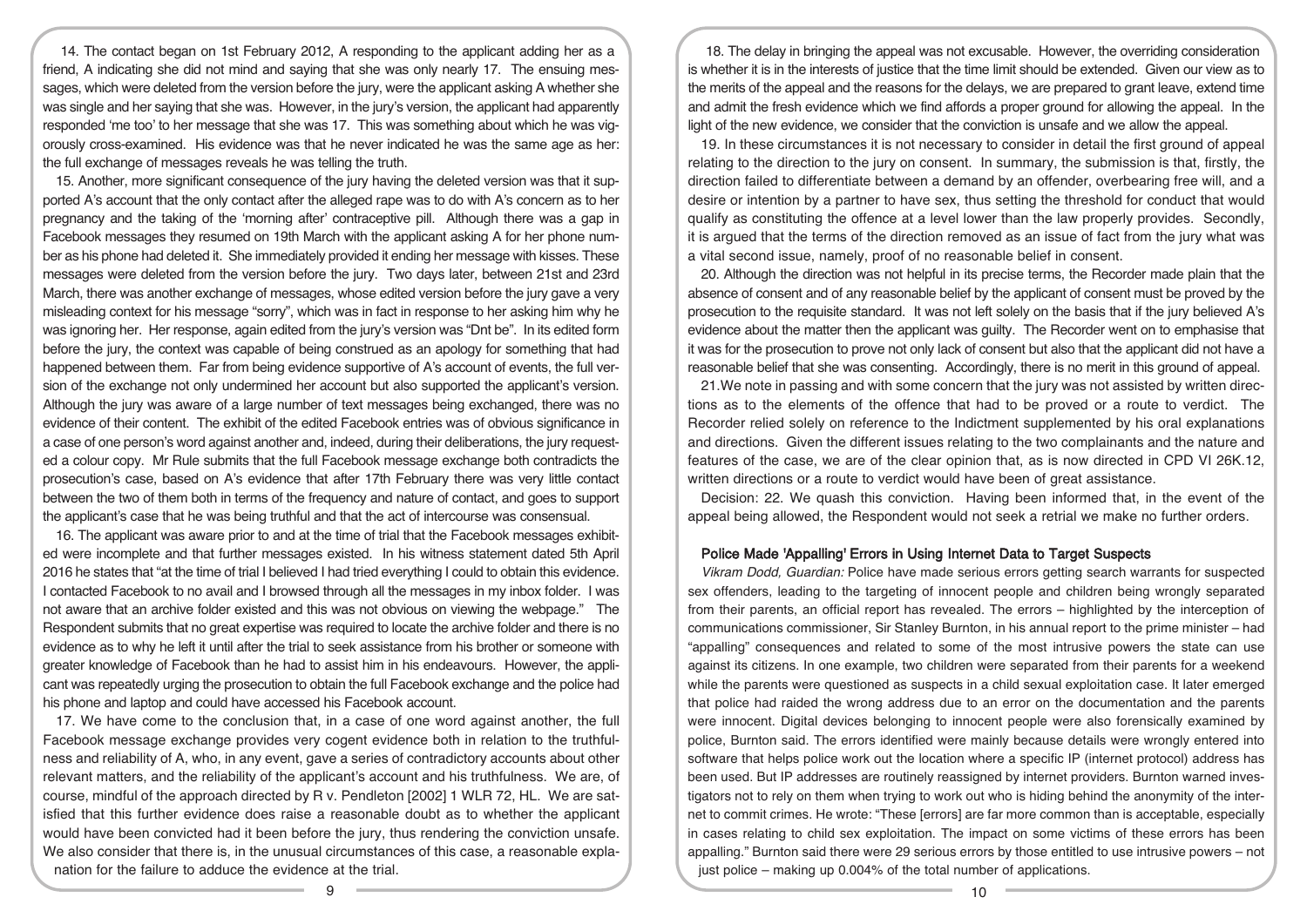# Miscarriages of Justice: Compensation

Mr Barry Sheerman: To ask the Secretary of State for Justice, how many successful applications for compensation following a conviction being quashed there were in (a) 2014, (b) 2015, (c) 2016 and (d) 2017; and what the average compensation award was for those claims in each of those years.

Dominic Raab: The table below, gives the number of applications received in the financial years 2013/14 to 2016/17 and the number received so far in the financial year 2017/18. The third column gives the number of applications made in a particular year that were awarded compensation, though the decision to award compensation may not have been made in the year in which the application was made.

2017/18 Applications Received 27, Successful Applications 0

2016/17 Applications Received 51, Successful Applications 1

2015/16 Applications Received 29, Successful Applications 2

2014/15 Applications Received 43, Successful Applications 1

2013/14 Applications Received 45, Successful Applications 1

The average award among the five successful applications was £73,629.68. It would be inappropriate to provide figures for awards by year because recipients would be potentially identifiable.

#### One in Five Female Prisoners Homeless After Release

Rowena Mason, Guardian: One in five female prisoners are released into homelessness after the number doubled over the last year, figures requested by Labour show. Data from the Ministry of Justice show that 227 out of 1,087 women released from prison in the second quarter of 2017 had no accommodation recorded by their community rehabilitation company (CRC). In the same quarter of 2016, 103 were recorded as homeless. In total, almost a third of female offenders released under CRC supervision had "unknown or unsettled accommodation outcomes", according to written parliamentary answers.

Labour said the overall proportion of offenders released into homelessness was up by 12% over the past year, calling into question the effectiveness of the government's promises to rehabilitate prisoners. Imran Hussain, a shadow justice minister, said: "The Tories are presiding over a failing justice system that is putting public safety and confidence at risk. It is shocking that so many ex-offenders are being released without a roof over their head, despite homelessness being a major factor in reoffending. How can these people hope to turn their lives around when they don't even have anywhere to live? "This is yet another damning indictment of the failure of the community rehabilitation companies to meet even the most basic of needs of offenders. The Tories need to take urgent action to ensure that these probation companies that they privatised are fit for purpose."

An MoJ spokesperson said: "The justice secretary has been clear that we are committed to improving work across government to help prisoners and ex-offenders find a home, as well as a job, help with debt, or treatment for a drug addiction. "As part of this, we are working with the Department for Communities and Local Government to develop a pilot project enabling offenders to find – and stay in – private rented accommodation following release from prison, building on existing government support for those at risk of homelessness. "We will also shortly be bringing forward a strategy for female offenders aimed at improving outcomes for women in the community and custody, to add to the support already in place."

#### Shaw Report: Staff Shortages at HMP Woodhill Put Inmates' Lives at Risk

Eric Allison, Guardian: Prisoners' lives were still at risk owing to staffing shortages at a jail with the highest suicide rate in Britain, according to a report commissioned by the government and delivered in May. The study by the former prisons and probation ombudsman Stephen Shaw found that difficulties in recruiting and keeping staff had led to a "completely unacceptable situation" at HMP Woodhill in Milton Keynes. Twenty prisoners killed themselves at the prison between 2011 and 2016, by far the highest death toll in any UK prison over a comparable period. The next worst site for prisoner fatalities, HMP Leeds, had 11 deaths over the same period.

The Ministry of Justice commissioned Shaw to investigate the 20 deaths in February, and his unpublished report has been seen exclusively by the Guardian. It concluded that HMP Woodhill was still struggling with staff recruitment and retention problems that had plagued the prison since it opened in 1992, and that "until levels are stabilised, the vulnerability to further deaths or near misses will remain". Shaw, who was the prisons ombudsman for England and Wales until 2010, found that one in 10 of the prison's roughly 800 inmates were on a form of suicide watch, a ratio he said was "unique to Woodhill" and far higher than most prisons. The high level of observation on inmates was unsustainable, he found, and damaged everyday prison life, with activities often cancelled. Shaw found that six prisoners were on round-theclock suicide watch, meaning 18 staff were taken away from normal duties on a daily basis. There were failings in the recording of data on inmates thought to be at risk of self-harm, Shaw found, due to the uniquely high number of prisoners judged to be suicidal at Woodhill.

Shaw's report concluded that although Woodhill operated a safer regime than before, the jail had gone too far in implementing safety procedures and that its high ratio of prisoners on suicide watch was unsustainable. Woodhill is converting from a local prison to a category B training establishment. It will no longer receive prisoners from courts, which should reduce the risk as these prisoners are considered the most vulnerable to self-harm. In May an inquest into the death of Daniel Dunkley, the 18th man to die at Woodhill, heard that the prison had repeatedly assured the prison and probations ombudsman that his recommendations following earlier deaths at the prison had been implemented. In fact, they had been ignored. The governor at Woodhill told the inquest that if the ombudsman's recommendations had been implemented then Dunkley probably would not have taken his own life. The jury concluded that the failure of Woodhill to put those recommendations into practice had caused Dunkley's death.

The Shaw report was commissioned after families of the deceased Woodhill inmates tried to launch a high court judicial review into why measures to prevent suicide had not been put in place at the jail. The high court refused their civil claim in May, the same month Shaw handed his findings to the Ministry of Justice. Jo Eggleton, a solicitor at the law firm Deighton Pierce Glynn who represented the families of 11 men who died at Woodhill and obtained Shaw's report under the Freedom of Information Act, said the families had been invited to make representations to Shaw but he had already submitted his report when he met them in July this year. "An important opportunity to listen and learn from the families was missed," she said.

Deborah Coles, director of the civil rights group Inquest, said Shaw's review did not come about from the prison service's desire to learn from the record number of deaths but because the families of the bereaved challenged the prison's repeated failures. She said society should not accept that suicides were something that simply happened in prisons and that the underlying issues that criminalised some of society's most vulnerable people must be addressed. Coles added: "We welcome the change of function of the prison and the actions of staff to prevent further deaths. Along with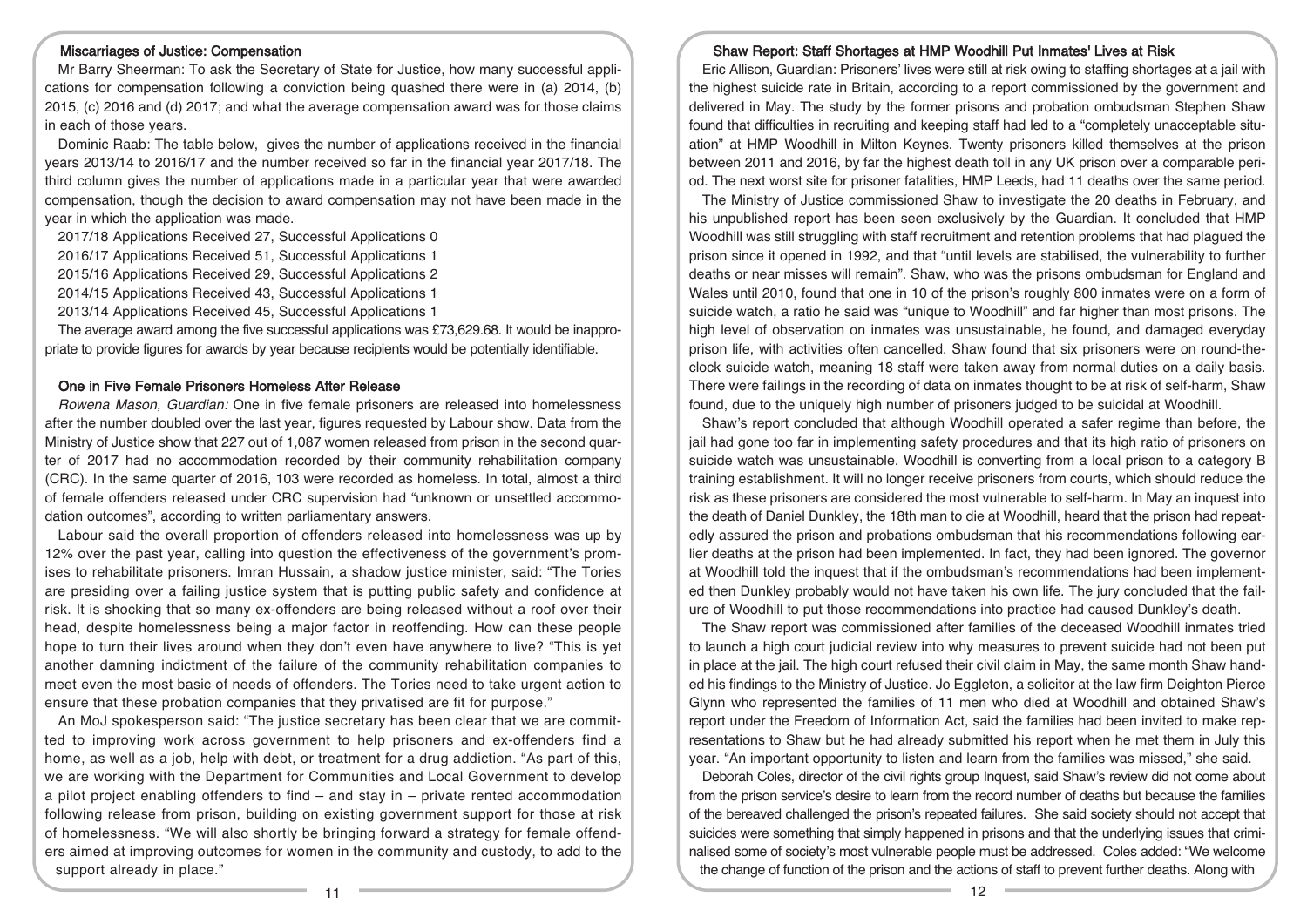the families of the bereaved, we are relieved the deaths have stopped, but this is too little, too late. In 2014, a coroner raised concerns that the staffing levels and failed risk assessment tools could lead to future deaths, yet it took three years, 14 further deaths, inquests and this report before changes were made and still, many of the problems remain."

A spokesman for the Ministry of Justice said every death in custody was a tragedy and its deepest sympathies were with the families and friends of those affected. He said that in undertaking his report, Shaw met some of the families and representatives of the deceased and his report was shared with them. The spokesman added: "Since the report, the governor has continued to improve safety at Woodhill with a robust and focused approach to deaths in custody. The prison has also recruited an extra 30 officers, following a targeted campaign to boost numbers on the frontline."

#### Many National Archives Files Are 'Lost' - But Release Still Reveals British State Brutality

Simon Basketter, Socialist Worker: Every six months the National Archives release previously classified documents. In among the eating or driving arrangements of politicians, and gossip about diplomacy lies long forgotten information about the workings of the British state. There is the odd insight into the chaos of actual government, such as whether to have a disgraced US president visit. In the case of former Tory prime minister Margaret Thatcher, it was decided that Richard Nixon was a bit toxic. Others are concerned with how to deal with the fallout from a nuclear accident. They show that after the 1986 Chernobyl disaster the British government didn't have a clue. It gave out the phone number of the pool of government drivers as the helpline number for information about radiation poisoning.

But there is a serious, recurring problem. The rate of document releases from the archives has increased recently but so has the amount of files that are missing or officially withheld. This year some 190 of the 490 files scheduled for release from the Prime Minister's office have been retained by the government. Withheld files include dossiers on the 1988 Lockerbie bombing, the Scott arms-to-Iraq Inquiry, and the basing of US cruise missiles in Britain. Even dozens of government files covering Britain's European policy in the early 1990s have been held back. Of the 45 European files due to be released, the Cabinet Office has retained 38. Worse, about another 1,000 files have gone missing after being removed by civil servants, according to a Freedom of Information request.

Officially they are "misplaced while on loan to a government department". Documents on Britain's war in Northern Ireland, British colonial rule in Palestine, tests on polio vaccines and much more have supposedly vanished. Documents can be hugely important in fighting miscarriages of justice. In 2014 investigators uncovered a1977 letter from the then home secretary, Merlyn Rees, to the prime minister of the day, James Callaghan. In the letter, Rees claimed that ministers had given permission for torture to be used in Northern Ireland. The information had been withheld from the European Court of Human Rights. The same year the government said it could not release information about the CIA's "extraordinary rendition" programme because the files had suffered "water damage". They were water boarded, so to speak.

In 2013, it emerged that more than one million documents that should have been declassified were being unlawfully kept at a high-security compound in Buckinghamshire. Their existence came to light when Kenyans who had been tortured during the 1950s Mau Mau rebellion took the government to the high court. In other instances, papers from within files have been carefully selected and taken away.

Documents on Britain's war in Northern Ireland and British colonial rule in Palestine

have supposedly vanished. Foreign Office officials removed a small number of papers in 2015 from a file concerning the 1978 murder of a dissident Bulgarian journalist. The Ministry of Defence refused to consider a number of files for release under the Freedom of Information Act on the grounds that they may have been exposed to asbestos. The files concerned arms sales to Saudi Arabia, operations by British special forces in Indonesia and torture techniques. Perhaps most symbolic is the fate of the file on the infamous Zinoviev letter – in which MI6 officers nearly 100 years ago plotted to bring about the downfall of the first Labour government. It has vanished after Home Office civil servants took it away. The Home Office declined to say why it was taken or when or how it was lost. Nor would it say whether any copies had been made. The letter was originally published as a slur in 1924 in the Daily Mail newspaper. It took the British state 75 years to admit it was a fake – but it is still covering it up.

# Freemasons Blocking Reform, Says Police Federation Leader

Vikram Dodd, Guardian: Reform in policing is being blocked by members of the Freemasons, and their influence in the service is thwarting the progress of women and people from black and minority ethnic communities, the leader of rank-and-file officers has said. Steve White, who steps down on Monday 01/01/2018 after three years as chair of the Police Federation, told the Guardian he was concerned about the continued influence of Freemasons. White took charge with the government threatening to take over the federation if it did not reform after a string of scandals and controversies. Critics of the Freemasons say the organisation is secretive and serves the interests of its members over the interests of the public. The Masons deny this saying they uphold values in keeping with public service and high morals."

White told the Guardian: "What people do in their private lives is a matter for them. When it becomes an issue is when it affects their work. There have been occasions when colleagues of mine have suspected that Freemasons have been an obstacle to reform. We need to make sure that people are making decisions for the right reasons and there is a need for future continuing cultural reform in the Fed, which should be reflective of the makeup of policing." One previous Metropolitan police commissioner, the late Sir Kenneth Newman, opposed the presence of Masons in the police. White would not name names, but did not deny that some key figures in local Police Federation branches were Masons. White said: "It's about trust and confidence. There are people who feel that being a Freemason and a police officer is not necessarily a good idea. I find it odd that there are pockets of the organisation where a significant number of representatives are Freemasons."

The Masons deny any clash or reason police officers should not be members of their organisation. Mike Baker, spokesman for the United Grand Lodge, said: "Why would there be a clash? It's the same as saying there would be a clash between anyone in a membership organisation and in a public service. We are parallel organisations, we fit into these organisations and have high moral principles and values." Baker said Freemasonry was open to all, the only requirement being "faith in a supreme being". He said there were a number of police officers who were Masons and police lodges, such as the Manor of St James, set up for Scotland Yard officers, and Sine Favore, set up in 2010 by Police Federation members. One of those was the Met officer John Tully, who went on to be chair of the federation and, after retirement from policing, is an administrator at the United Grand Lodge of England. Masons in the police have been accused of covering up for fellow members and favouring them for promotion over more talented, non-Mason officers.

White said: "Some female representatives were concerned about Freemason influence in the Fed. The culture is something that can either discourage or encourage people from